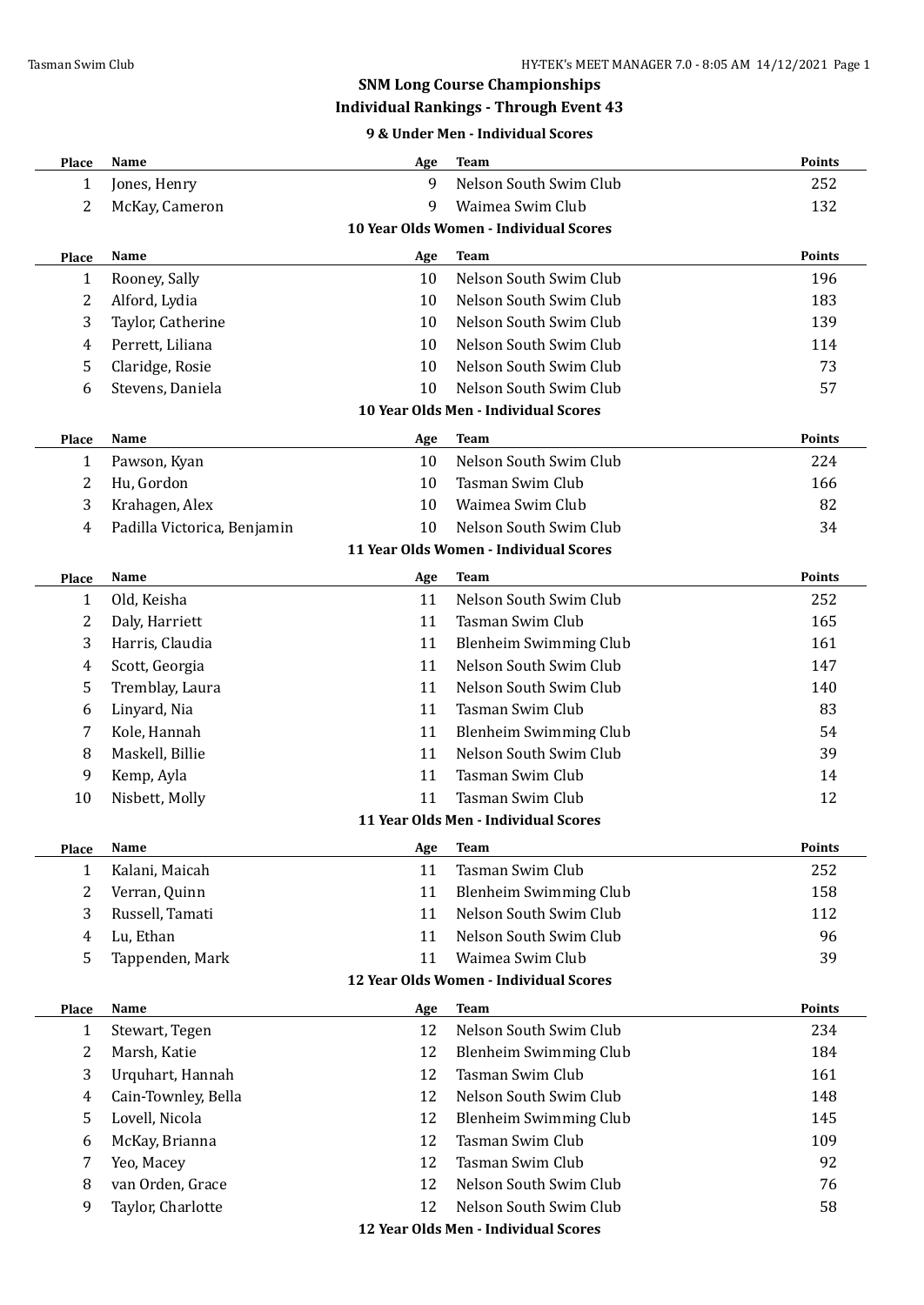# **SNM Long Course Championships**

| <b>Place</b> | Name                    | Age | Team                                   | Points        |
|--------------|-------------------------|-----|----------------------------------------|---------------|
| $\mathbf{1}$ | Kalani, Lono            | 12  | Tasman Swim Club                       | 252           |
| 2            | Bell, Lucas             | 12  | <b>Tasman Swim Club</b>                | 195           |
| 3            | Kepess, Marcell         | 12  | Tasman Swim Club                       | 194           |
| 4            | Bell, Dylan             | 12  | <b>Tasman Swim Club</b>                | 121           |
| 5            | Mellor, Kian            | 12  | Nelson South Swim Club                 | 112           |
| 6            | Hall, Andrew            | 12  | <b>Blenheim Swimming Club</b>          | 92            |
| 7            | Reid, Keelan            | 12  | Tasman Swim Club                       | 91            |
| 8            | Schaper, Tom            | 12  | Nelson South Swim Club                 | 20            |
|              |                         |     | 13 Year Olds Women - Individual Scores |               |
| Place        | Name                    | Age | <b>Team</b>                            | <b>Points</b> |
| 1            | Seymour, Madeline       | 13  | Tasman Swim Club                       | 231           |
| 2            | Goomes, Rosie           | 13  | Nelson South Swim Club                 | 194           |
| 3            | Sandall, Alexis         | 13  | Nelson South Swim Club                 | 175           |
| 4            | Ruane, Keara            | 13  | Tasman Swim Club                       | 146           |
| 5            | Linyard, Keshia         | 13  | Tasman Swim Club                       | 136           |
| 6            | Rooney, Georgia         | 13  | Nelson South Swim Club                 | 133           |
| 7            | Adams, Samara           | 13  | Tasman Swim Club                       | 70            |
| 8            | Smale, Kirsten          | 13  | Tasman Swim Club                       | 65            |
| 9            | Glover, Eliza           | 13  | <b>Blenheim Swimming Club</b>          | 56            |
| 10           | Oliver, Holly           | 13  | Waimea Swim Club                       | 53            |
| 11           | Harrison, Lily          | 13  | Nelson South Swim Club                 | 20            |
|              |                         |     | 13 Year Olds Men - Individual Scores   |               |
| Place        | Name                    | Age | <b>Team</b>                            | <b>Points</b> |
| $\mathbf{1}$ | Old, Joshua             | 13  | Nelson South Swim Club                 | 229           |
| 2            | Sneddon, Jasper         | 13  | Nelson South Swim Club                 | 156           |
| 3            | Woods, Zac              | 13  | Waimea Swim Club                       | 151           |
| 4            | Berriman, Theodore      | 13  | Tasman Swim Club                       | 78            |
|              |                         |     | 14 Year Olds Women - Individual Scores |               |
| <b>Place</b> | Name                    | Age | <b>Team</b>                            | <b>Points</b> |
| $\mathbf{1}$ | Grenfell, Annabel       |     | 14 Nelson South Swim Club              | 229           |
| 2            | Lovell, Jessica         | 14  | Blenheim Swimming Club                 | 190           |
| 3            | Chadderton, Emily       | 14  | Nelson South Swim Club                 | 158           |
| 4            | Eden, Caitlin           | 14  | Nelson South Swim Club                 | 149           |
| 5            | Cain-Townley, Mia       | 14  | Nelson South Swim Club                 | 111           |
| 6            | Huata-Findlay, Olivia   | 14  | Nelson South Swim Club                 | 107           |
| 7            | Kole, Sophie            | 14  | <b>Blenheim Swimming Club</b>          | 104           |
| 8            | Ellena, Eva             | 14  | Nelson South Swim Club                 | 82            |
| 9            | Claridge, Lilly         | 14  | Nelson South Swim Club                 | 78            |
| 10           | Hughes, Jade            | 14  | Waimea Swim Club                       | 69            |
| 11           | Bayley, Ariah           | 14  | Nelson South Swim Club                 | 66            |
| 12           | Pahl, Sophie            | 14  | Tasman Swim Club                       | 37            |
| 12           |                         | 14  | Waimea Swim Club                       | 37            |
|              | McKay, Keita            |     | Tasman Swim Club                       |               |
| 14           | Munro, Bridget          | 14  |                                        | 36            |
| 15           | Smith, Mikaela          | 14  | Waimea Swim Club                       | 19            |
| 16           | Krahagen, Charlotte     | 14  | Waimea Swim Club                       | 14            |
| 17           | Schwarzenbach, Isabelle | 14  | Waimea Swim Club                       | 8             |
| 17           | Tappenden, Josephine    | 14  | Waimea Swim Club                       | 8             |
|              |                         |     | 14 Year Olds Men - Individual Scores   |               |
| <b>Place</b> | Name                    | Age | <b>Team</b>                            | Points        |